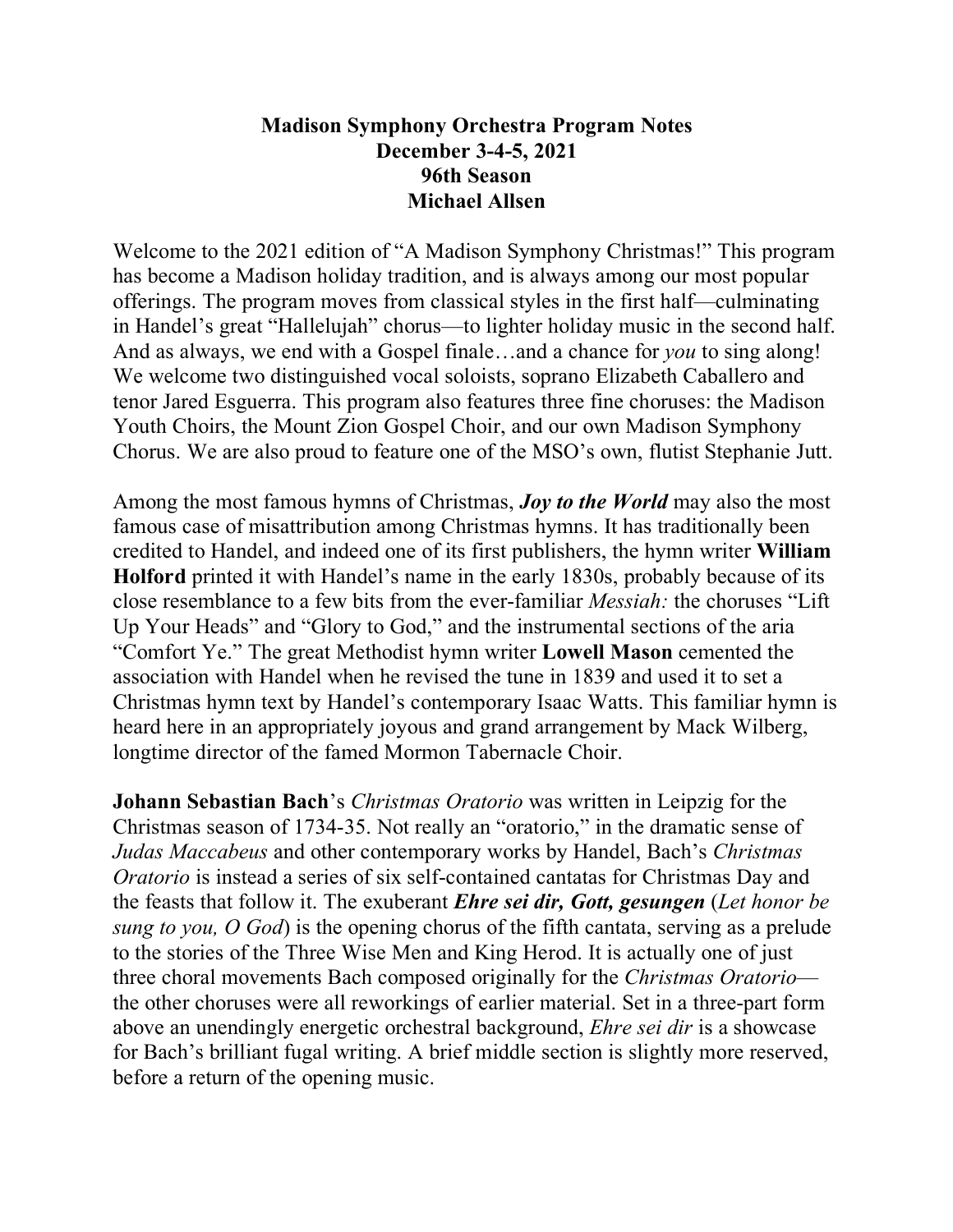**Jonathan Dove** (b.1956) is a successful English composer, particularly in the world of opera: following the success of his comic opera *Flight* in 1998, he has composed nearly 30 operas. Dove has also written extensively for chorus, chamber groups and orchestra. His flute concerto, *The Magic Flute Dances*, was written for Welsh flutist Emily Beynon, who played its premiere in February 2000 with the Milton Keynes City Orchestra. It is freely based upon Mozart's 1791 opera *The Magic Flut*e. Dove provides the following imaginative description:

"What happens to the magic flute at the end of Mozart's opera? Does Tamino give it back to the three ladies? Does it lie in a box, forgotten, at the back of a cupboard? Or does it, perhaps, when no one's looking, come out and dance, singing to itself about Tamino's adventures? When Emily Beynon asked me for a concerto that had some connection with Mozart, I thought this could be an opportunity to let the flute out of its box, not to play the music it plays in the opera, but to play the music it has heard other people sing. The concerto begins with music from the moment before Tamino and Pamina walk through fire and water, while the flute plays fragments of ideas it will explore later. The opening chords of the Overture open a door into the imaginary world of the flute, and usher in its first reminiscence: the Queen of the Night, a character with whom it seems particularly fascinated. In the next section the flute dances around ideas from the Overture; a short cadenza (a recollection of Tamino fleeing from the serpent) leads to the moment Tamino sees Pamina's portrait. The next memories are a little confused—Papageno left alone, no one answering his pipes. His isolation is echoed by that of Pamina, bewildered by Tamino's silence. The vibraphone announces the three helpful boys; their music becomes a kind of passacaglia. This is followed by a scherzo, made out of Pamina's and Papageno's duet; and then, with the flute once again entranced by the Queen of the Night, the opening chords of the Overture return, closing the memory door."

Though this is clearly a challenging virtuoso piece and music written by a 21stcentury composer, Dove handles the quotations from the opera with a mix of seriousness, wit, and good humor worthy of the Mozart original.

Romantic composer **Charles Gounod** set a lovely *cantabile* melody above one of **Bach's** keyboard preludes to create one of the best-loved sacred songs of all time. Gounod initially improvised this melody over Bach's *Prelude No.1* from *The Well-Tempered Clavier* in 1853, and it was initially published as an instrumental solo. In 1859 it appeared as a vocal solo with its now-familiar Latin text. The *Ave Maria*,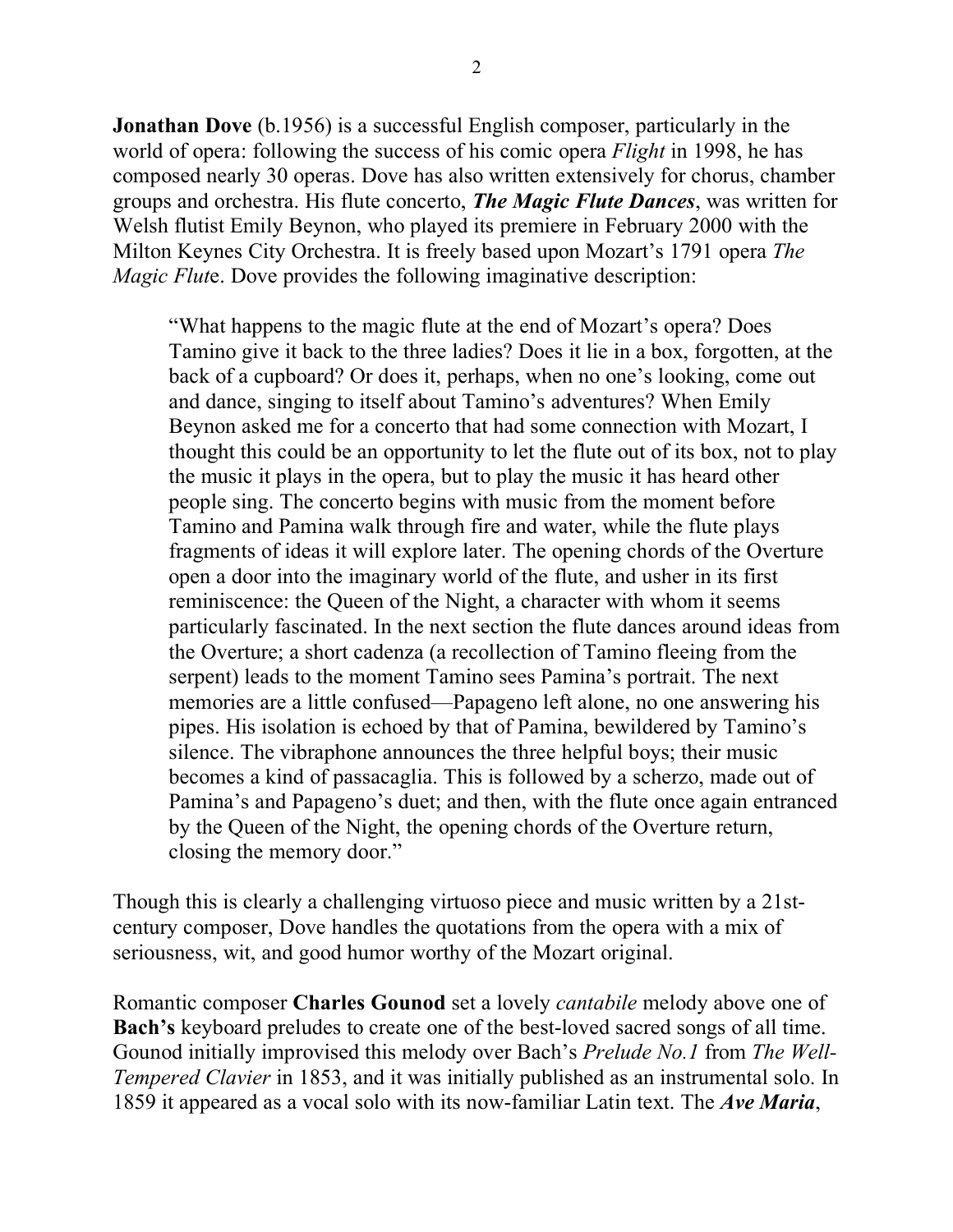drawn from the Annunciation story in the Gospel of Luke, is one of the most familiar prayers of the Catholic Church. It is heard here in an arrangement by Dan Goeller, a South Dakota-based conductor, composer, and arranger.

Though hymn-writer **George Ratcliffe Woodward** penned the words to *Ding Dong Merrily on High* in 1924, he reached back much earlier for the melody: it was originally a tune included in a 16th-century dance manual, **Thionot Arbeau**'s *Orchesographie* (1588) intended to be played with a circle-dance called the bransle. Mack Wilberg's sprightly arrangement plays up the "dancey" nature of this melody. It begins with girls' voices and a lively accompaniment of bells and woodwinds, and gradually involves the entire choir and orchestra. Though he was respected in his day as composer of operas and ballet scores (including the wellknown *Giselle*) **Adolphe Adam** is known to American audiences mostly for his Christmas carol *Cantique de Noël*. Written in 1847 as a setting of a two-verse Christmas poem by Mary Cappeaux, this carol was later adapted by J. S. Wright as a three-verse English carol, *O Holy Night*. This performance features an arrangement for tenor voice and orchestra by Dan Goeller.

The distinctive musical style of Englishman **John Rutter**, together with his skill as choral conductor have made him a familiar name in the world of choral music. (Nearly all of our holiday programs over the last quarter century have featured at least one of his pieces!) His *Gloria*, composed in 1974, was one of his first works to gain wide attention. It was commissioned by a chorus in Omaha, Nebraska, but in relatively short order it became a favorite of choruses throughout the United States and England. The *Gloria* text is drawn from the Latin liturgy, and it has proved a fertile source of inspiration to composers from the Middle Ages onwards. Rutter provides the following description of his *Gloria*: "The Latin text, drawn from the Ordinary of the Mass, is a centuries-old challenge to the composer: exalted, devotional, and jubilant by turns. My setting, which is based upon one of the Gregorian chants associated with the text, divides into three movements roughly corresponding with traditional symphonic structure." The original version was accompanied by a brass and percussion ensemble, but at this program we feature Rutter's later arrangement for chorus and full orchestra.

And as always, the finale to our first half is the concluding **"Hallelujah"** chorus from Part II of **George Frideric Handel**'s 1741 oratorio *Messiah*. While this familiar and exuberant chorus is actually the conclusion of the Easter section of the oratorio, it has long since become a standard part of the Christmas season as well.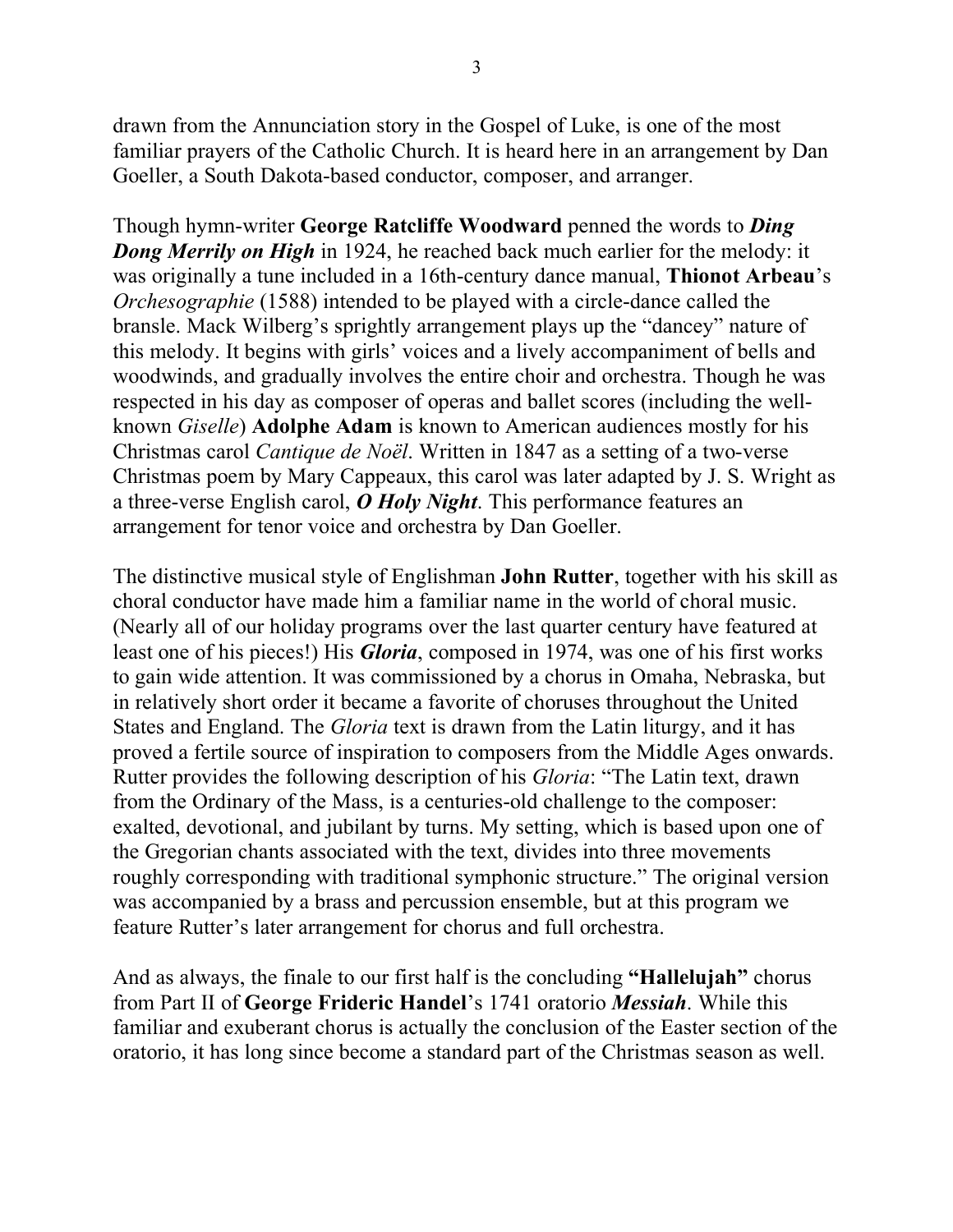*Deck the Halls* is one of the oldest Christmas songs generally heard today—a 400year-old Welsh carol that features the "fa-la-la" refrains popular in 16th-century madrigals. It is heard here in an arrangement for orchestra by Carmen Dragon**.**  Dragon, a composer, arranger, and conductor, was a fixture of the Hollywood music scene for decades. He conducted music for thousands of hours of radio broadcasts, and composed film scores, winning an Oscar in 1944 for *Cover Girl*. He remains best-known today for hundreds of orchestral arrangements—mostly created for performances at the Hollywood Bowl—that are mainstays of orchestral "Pops" programs. Dragon wrote his boisterous arrangement of *Deck the Halls* for a 1957 recording by the Hollywood Bowl Orchestra.

Composer **Noel Regney** and his wife, lyricist **Gloria Shayne Baker** wrote the Holiday standard *Do You Hear What I Hear?* in 1962 and it became a huge hit for Bing Crosby in 1963, selling over a million copies. Though usually heard as a sentimental song to the Baby Jesus, Regney later said "I am amazed that people can think they know the song, and not know it is a prayer for peace." It was written in October 1962, at the height of the Cuban Missile Crisis, when nuclear war seemed imminent. Contrary to their usual practice, Regney wrote the lyric, and his wife wrote the melody. The result was a song that they found so moving that they couldn't bear to sing it at first. The final stanza, with its "Pray for peace, people everywhere!" makes this as appropriate in 2021 as it was in 1962. Here, the popular choral arrangement by Harry Simeone is combined with a new orchestration by Brant Adams.

**Peter Jaffe** is a well-regarded conductor and guest conductor who currently leads two orchestras in California: the Stockton Symphony Orchestra and the Folsom Lake Symphony Orchestra. He is also active as an arranger. Jaffe wrote his *Symph-Hanukkah* for the Stockton Symphony Orchestra in 2018. As its punning title suggests, this is a lighthearted work. Jaffe uses the familiar *Dreidel Song* to link together several traditional Hanukkah songs: *Ma'oz tzur* (*Rock of Ages*), *Mi y'malel* (*Who Can Retell?*), *Hanukkah chag yafeh* (*Hanukkah, Beautiful Holiday*), *Blessing over the Hanukkah Lights*, and *Sevivon* (Spinning Top). This witty medley works in a bit of *klezmer* style along the way and ends, in what the composer describes as a "blaze of glory," with *O Hanukkah*, and a joyful shout.

*I Saw Three Ships Come Sailing In* is an old English carol, dating from the 17th century or earlier. The notion that ships could somehow sail into the city of Bethlehem is geographical wishful thinking, but the text is metaphorical and joyous, possibly relating to the three wise men who visited the baby Jesus. In this arrangement by James Stephenson, it is combined with the Provençal carol *Bring a*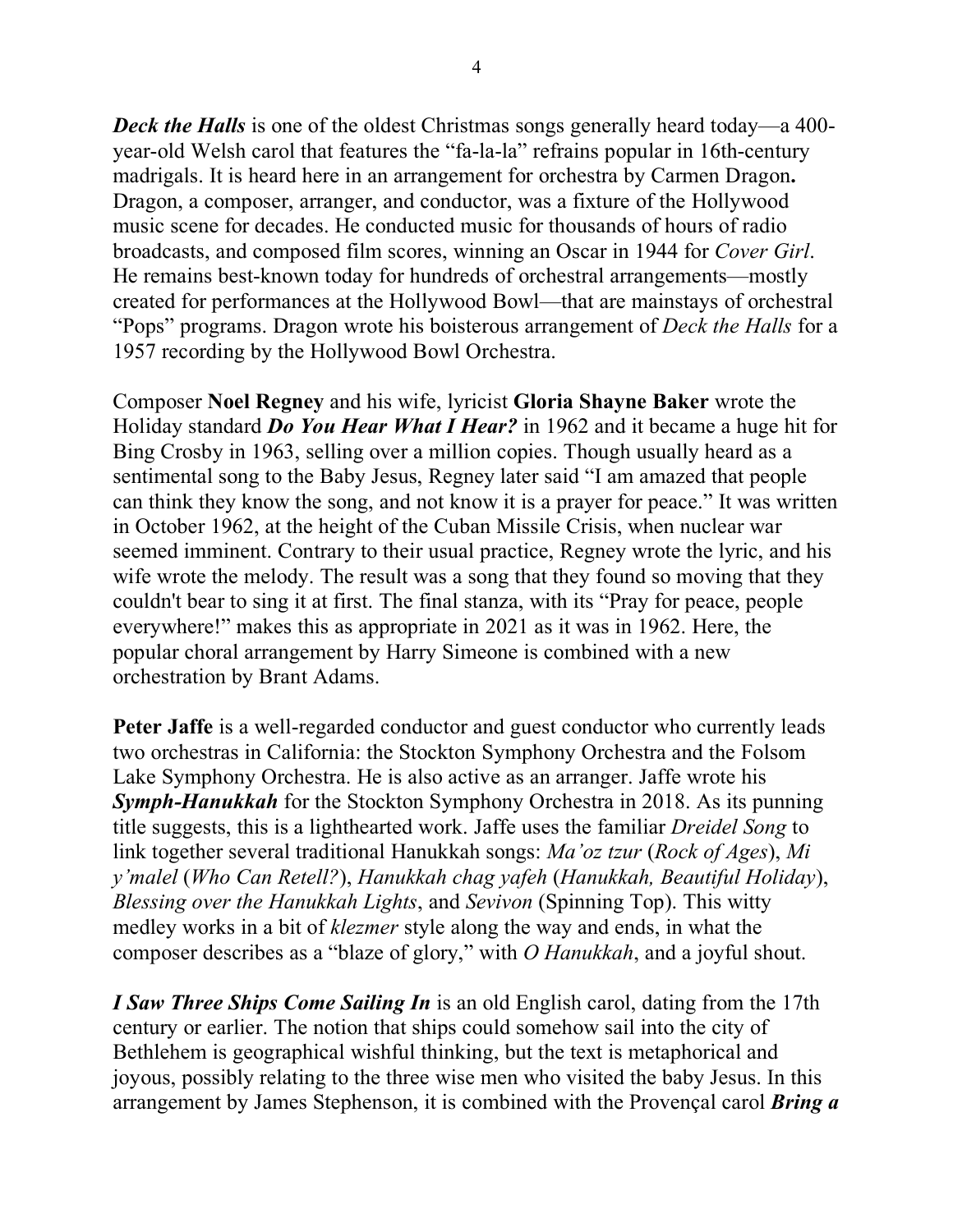*Torch Jeannette Isabella*. This song, which may have existed by the 14th century, might actually have been a "carol" in the original sense of the word. Medieval French carols were dance songs, and in this case it may jave been connected to the ancient Provençal tradition of erecting an elaborate *crèche*, or nativity scene, to honor the Baby Jesus.

This section of the program ends with a pair of slightly more contemporary holiday songs. The ever-popular *The Christmas Song* (*Chestnuts Roasting on an Open Fire*)**,** with all of those cozy wintertime images, was actually written during the roasting heat of a California summer. In his autobiography, **Mel Tormé** related the story how in July 1945, he drove to the home of his lyricist and collaborator **Robert Wells** in Toluca Lake. He found the lyrics lying on the piano, and when Wells finally appeared sweating and hot even in shorts and a t-shirt, he told Tormé: "It was so damn hot today, I thought I'd write something to cool myself off. All I could think of was Christmas and cold weather." Tormé replied: "You know, this just might make a song*." The Christmas Song* was written in about 45 minutes later that day. Tormé quickly showed the song to his friend Nat Cole, whose 1946 hit recording is now a beloved holiday classic. *It's the Most Wonderful Time of the Year* was written by the songwriting team of **Eddie Pola** and **George Wyle**. Pola and Wyle, who specialized in silly novelty numbers like *I Said My Pajamas (And Put On My Prayers),* are largely forgotten today, aside from this exuberant holiday waltz—a big hit for Andy Williams in 1963.

Part of our tradition since 2005 has been to welcome the Mount Zion Gospel Choir to perform on this program, singing works composed and arranged by its codirector **Leotha Stanley**. They open their set with a Stanley original, *Christmas Hope*. They continue with a medley of *Away in a Manger* and *Yes, This is Jesus*. *Away in a Manger* is relatively unusual among Christmas carols in existing with two equally well-known melodies—it is familiar both as a hymn tune published in 1887 by James Murray and as a lilting "cradle song" written in 1895 by William Kirkpatrick; it is this second version that Mr. Stanley has adapted here. The words first appeared in a Sunday school magazine in 1884, attributed—undoubtedly incorrectly—to Martin Luther. Kirkpatrick, a prolific songwriter, wrote his version of *Away in a Manger*, itself an adaptation of an earlier hymn tune, for a Christmas musical in Philadelphia. Stanley describes his *Yes, This is Jesus* as a "reply" to *Away in a Manger*: an assurance that this baby, born in the humblest of surroundings was indeed the savior. The Mt. Zion Gospel Choir is joined by our soloists and the other two choirs for the finale, *Christmas Time is Here*. This another Stanley original, with lyrics of reassurance and hope that respond to the "cloud that has been hanging over all of us in the last 18 months."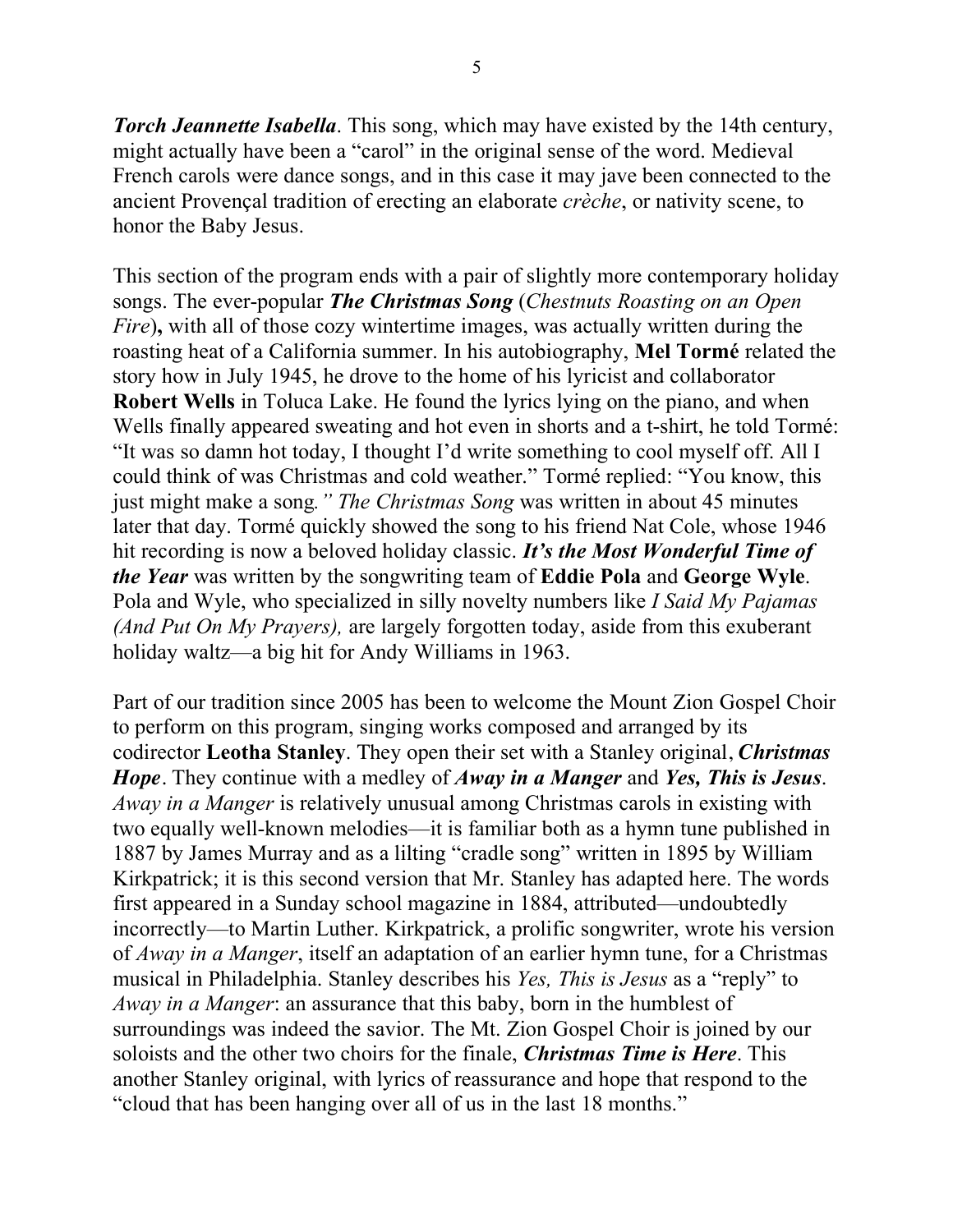And then, friends, it's *your* turn to sing!

program notes ©2021 by J. Michael Allsen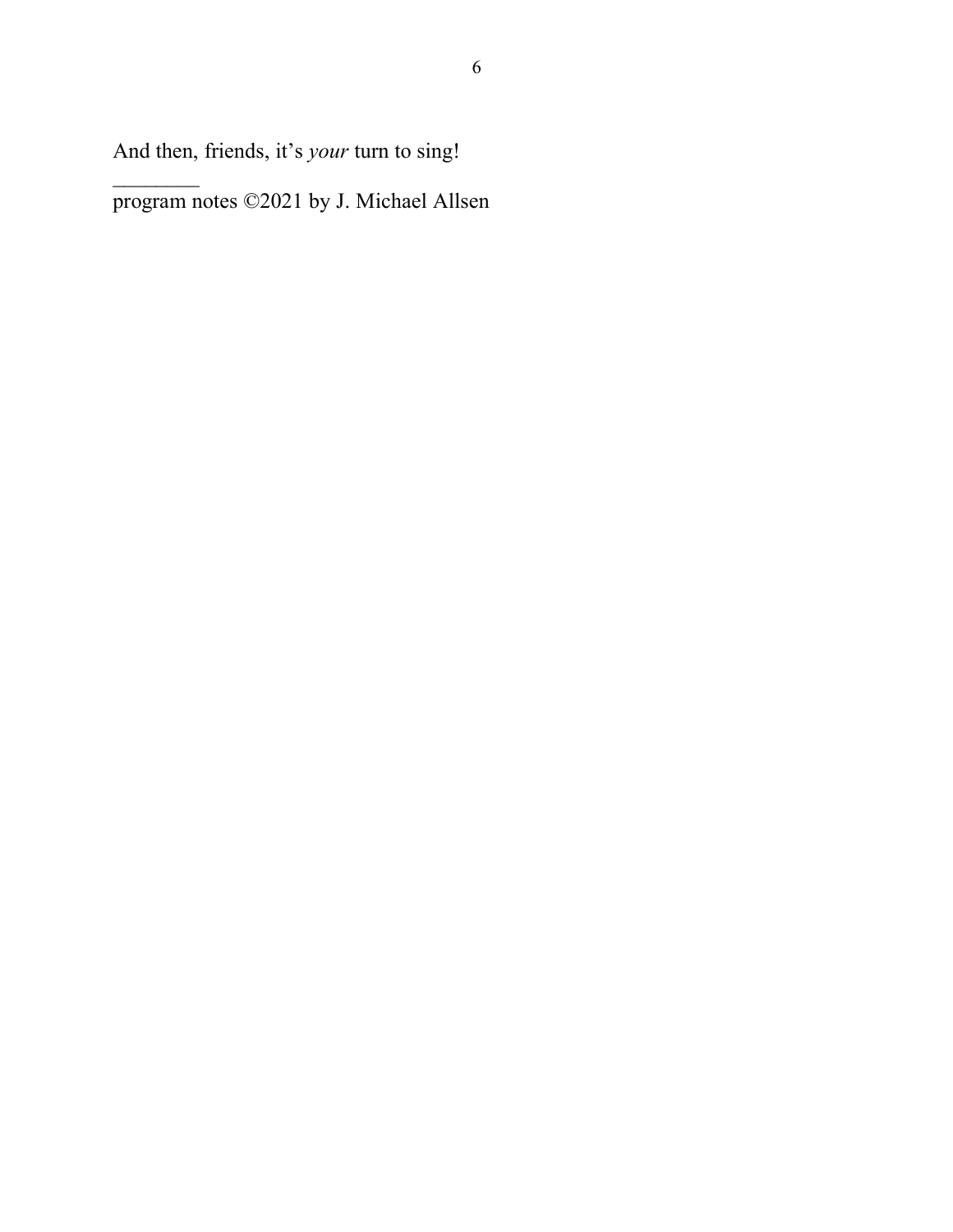### texts and translations

## **Bach,** *Ehre sei dir, Gott, gesungen* **from the** *Christmas Orarorio***, BWV 248**

*Ehre sei dir, Gott, gesungen,* Let honor to you, God, be sung *dir sei Lob und Dank bereit.* for you let praise and thanks be prepared. *dich erhebet alle Welt,* all the world exalts you *weil dir unser Wohl gefällt*, because our welfare is pleasing to you; *weil anheut* because today *unser aller Wunsch gelungen,* all our wishes have been achieved; *weil uns dein Segen so herrlich erfreut.* because your blessing delights us so gloriously.

#### **Bach/Gounod,** *Ave Maria*

*Ave Maria, gratia plena,* **Hail Mary, full of grace,** *Dominus tecum;* the Lord is with you; *benedicta tu in mulieribus,* you are blessed among women,

#### **Rutter,** *Gloria*

## **I**

*et in terra pax hominibus* and on earth, peace towards *bonae voluntatis.* men of good will. *Laudamus te, benedicimus te,* We praise You, we bless You, *Gratias agimus tibi propter* We give thanks to You for *magnam gloriam tuam*. Your great glory.

## **II**

*Domine Deus, rex coelestis,* Lord God, heavenly king, *Pater omnipotens,* Father almighty, *Domini Fili unigenite,* Lord, the only-begotten Son, *Jesu Christe altissime,* Jesus Christ, the most high, *Domine Deus, Agnus Dei,* Lord God, Lamb of God, *Filius Patris.* Son of the Father. *Qui tollis peccata mundi,*  $\begin{array}{ccc} \hbox{You, who takes away the sins} \end{array}$ *suscipe deprecationem nostram.* and receive our prayers. *miserere nobis.* the Father, have mercy upon us.

## **III**

*Quoniam tu solus sanctus,* For You alone are holy, *tu solus Dominus*, You alone are the Lord,

*et benedictus fructus ventris tui.* and blessed is the fruit of your womb.

*Gloria in excelsis Deo,* Glory to God in the highest, *adoramus te, glorificamus te*. we adore You, we glorify You.

*miserere nobis,* the world, have mercy upon us, *Qui sedes ad dexteram Patris,* You, who sits at the right hand of